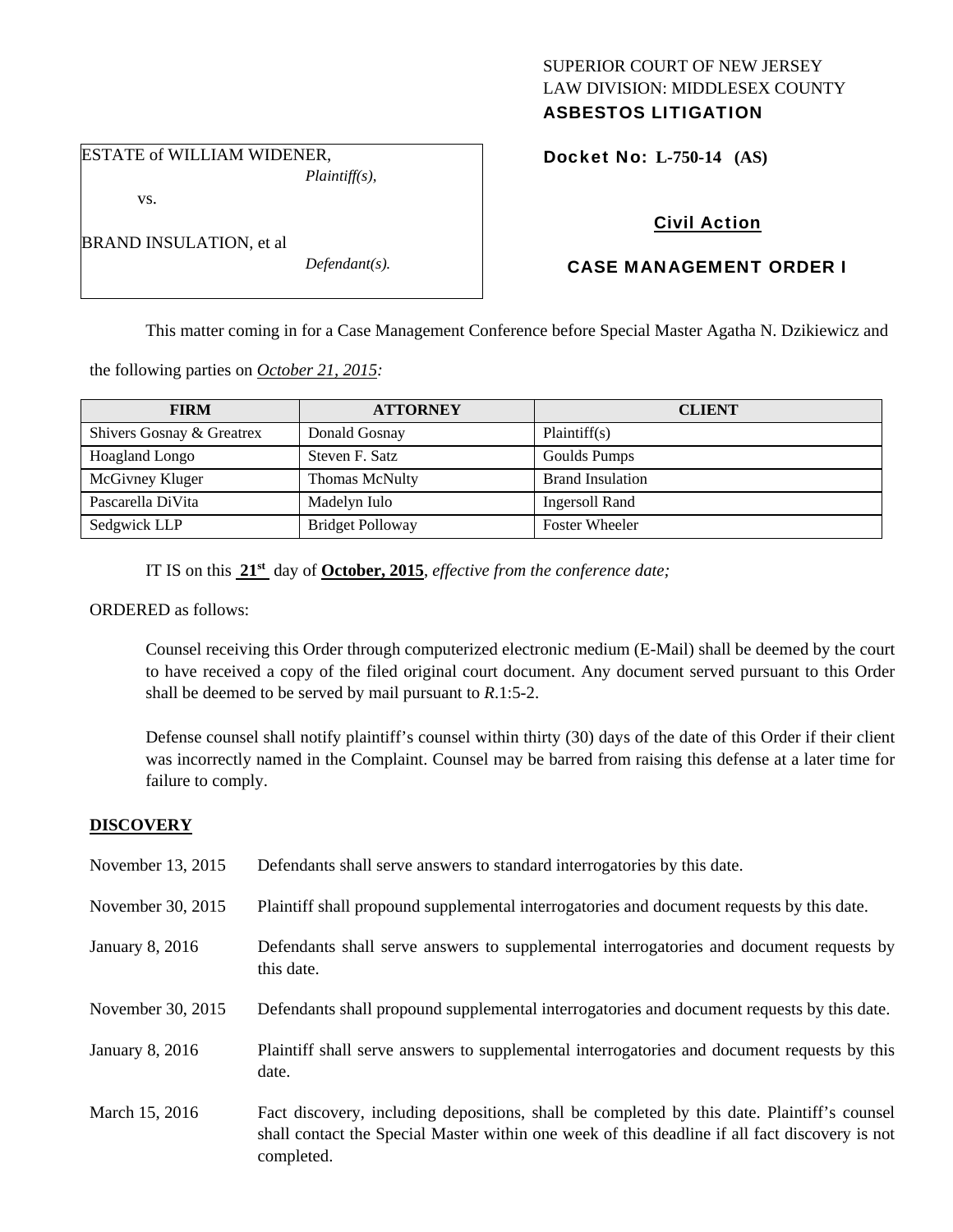#### April 15, 2016 Depositions of corporate representatives shall be completed by this date.

## **EARLY SETTLEMENT**

- March 21, 2016 Settlement demands shall be served on all counsel and the Special Master by this date.
- April 27, 2016 @ 10:00am **Early settlement conference**. All defense counsel shall appear with authority to negotiate settlement and have a representative authorized to negotiate settlement available by phone. Any request to be excused from the settlement conference shall be made to the Special Master no later than 4:00pm of the day prior to the conference.

#### **SUMMARY JUDGMENT MOTION PRACTICE**

| April 29, 2016 | Plaintiff's counsel shall advise, in writing, of intent not to oppose motions by this date. |
|----------------|---------------------------------------------------------------------------------------------|
| May 13, 2016   | Summary judgment motions shall be filed no later than this date.                            |
| June 10, 2016  | Last return date for summary judgment motions.                                              |

### **MEDICAL DEFENSE**

- November 30, 2015 Defendants shall forward medical authorizations to plaintiff's counsel by this date.
- January 8, 2016 Plaintiff shall serve executed medical authorizations by this date.
- March 31, 2016 **Upon request by defense counsel**, plaintiff is to arrange for the transfer of pathology specimens and x-rays, if any, by this date.
- August 19, 2016 Defendants shall identify its medical experts and serve medical reports, if any, by this date. **In addition, defendants shall notify plaintiff's counsel (as well as all counsel of record) of a joinder in an expert medical defense by this date.**

#### **LIABILITY EXPERT REPORTS**

- July 11, 2016 Plaintiff shall identify its liability experts and serve liability expert reports or a certified expert statement by this date or waive any opportunity to rely on liability expert testimony.
- August 19, 2016 Defendants shall identify its liability experts and serve liability expert reports, if any, by this date or waive any opportunity to rely on liability expert testimony.

#### **ECONOMIST EXPERT REPORTS**

- July 11, 2016 Plaintiff shall identify its expert economists and serve expert economist report(s), if any, by this date or waive any opportunity to rely on economic expert testimony.
- August 19, 2016 Defendants shall identify its expert economists and serve expert economist report(s), if any, by this date or waive any opportunity to rely on economic expert testimony.

\_\_\_\_\_\_\_\_\_\_\_\_\_\_\_\_\_\_\_\_\_\_\_\_\_\_\_\_\_\_\_\_\_\_\_\_\_\_\_\_\_\_\_\_\_\_\_\_\_\_\_\_\_\_\_\_\_\_\_\_\_\_\_\_\_\_\_\_\_\_\_\_\_\_\_\_\_\_\_\_\_\_\_\_\_\_\_\_\_\_\_\_\_\_\_\_\_\_\_\_\_\_\_\_\_\_\_\_\_\_